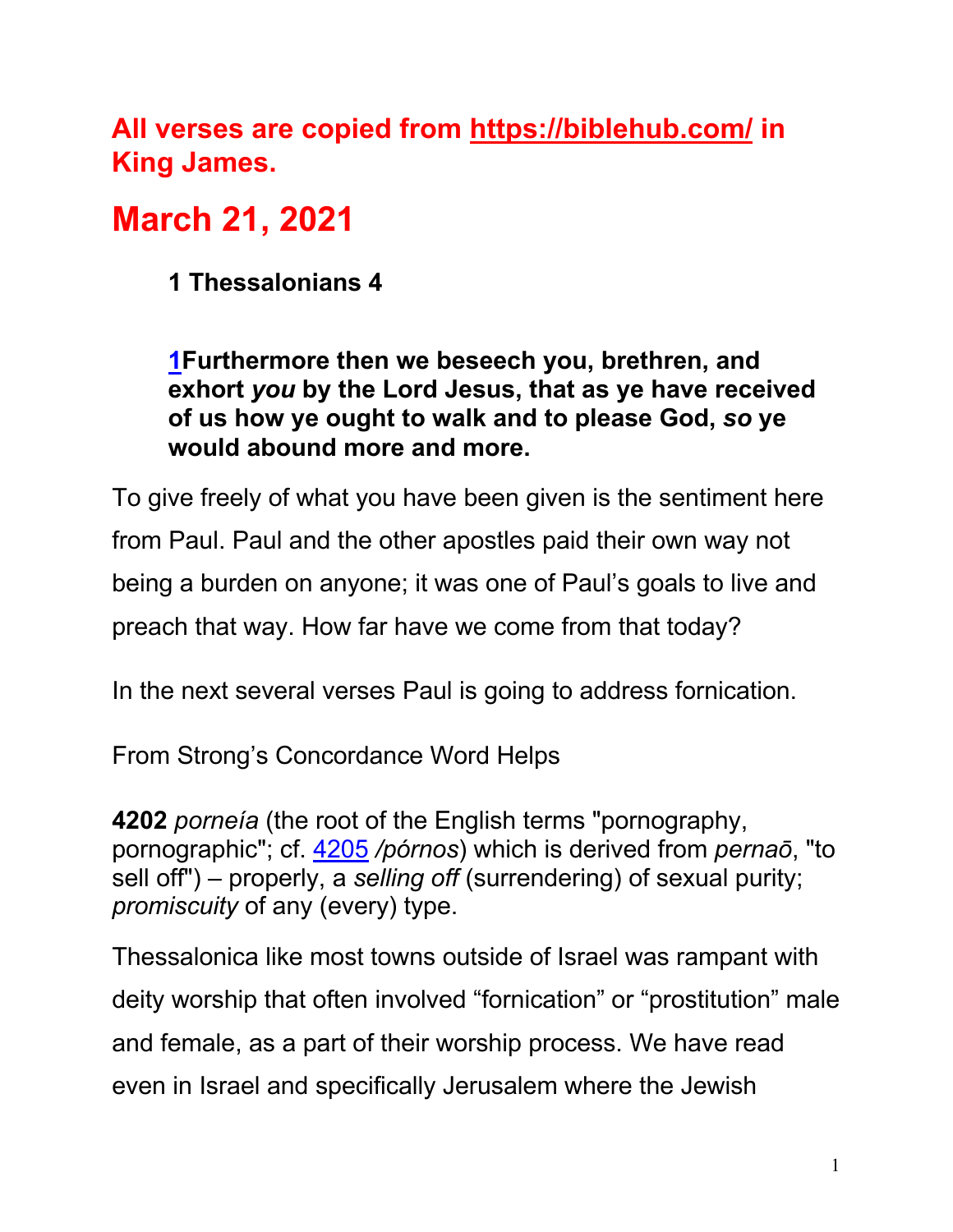religion was tainted with temple prostitutes. It disgusted God among other things. When God had reached His fill of vile actions within the religion, He rejected them. He gave Israel a writ of divorce as His bride for the numerous breaches of the vows between them and God.

Now Christ has a Bride, the Church, the Body of Christ the True Believers and Worshipers of Christ. Has the Church gone the way of Jerusalem and Judaism? The man-made churches have indeed, but not the Body of Christ. Are there those of us in the Body of Christ that have committed fornication, without doubt. But how can that be? The answer is; we are a sinful people, and we are instructed to come out of that lifestyle, to repent and turn from our wickedness. If we cannot then Salvation was never ours to begin with, we are false Christians, charlatans, unable to control our own bodies; (vessels). It is a grave issue that all believes need to consider daily and that is how are we walking out our sanctification. God is a Holy God, and He demands that we walk in Holiness.

#### **2For ye know what commandments we gave you by the Lord Jesus. 3For this is the will of God,** *even* **your sanctification, that ye should abstain from fornication:**

Paul is going to make some intense statements as well as introduce several new doctrines. These are not from him as a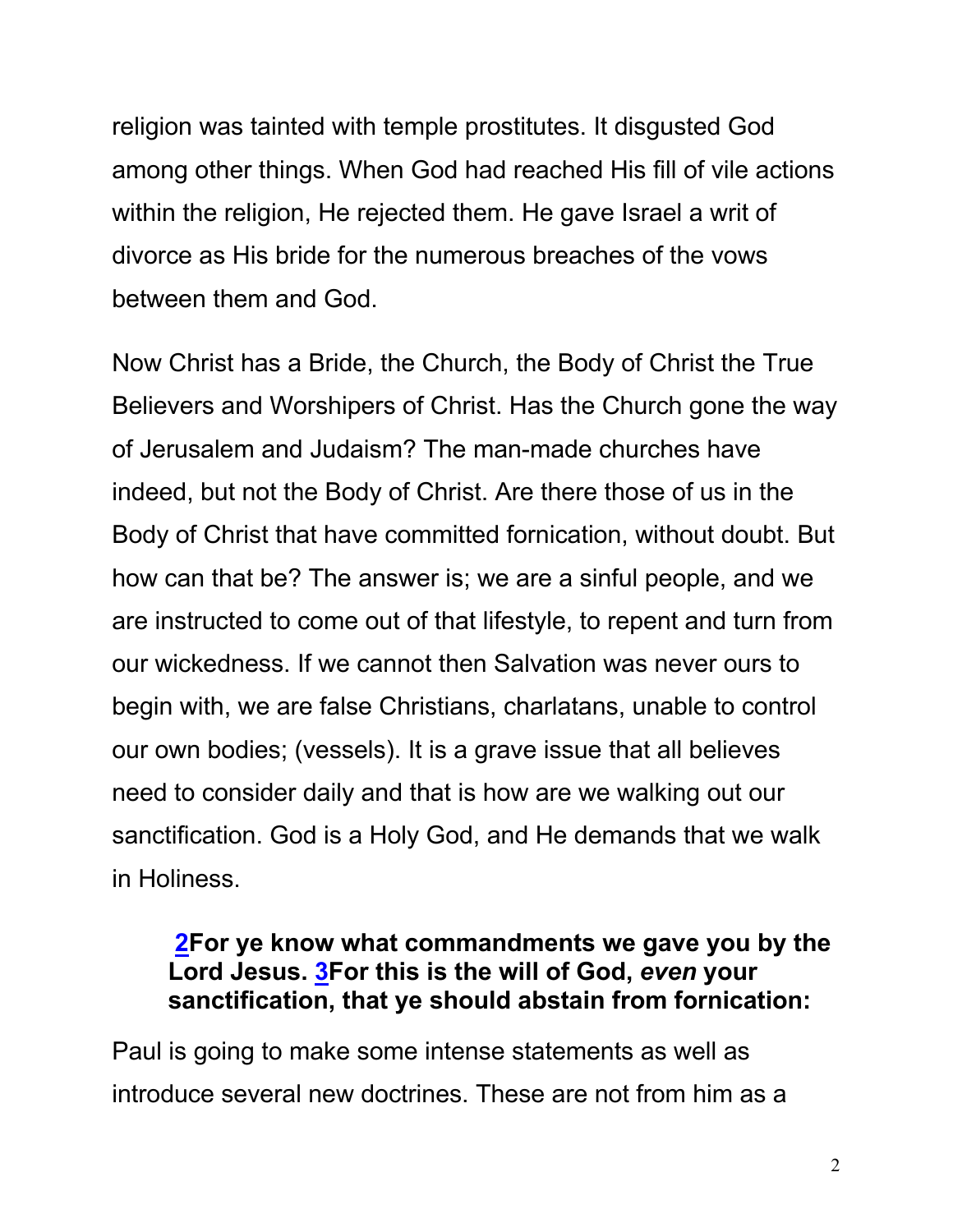man but from God through the Holy Spirit. Paul comments on "Commandments" that came from Christ to him. All Believers should abstain from fornication; it is described as lusting after one another or after "any-thing". It draws us away from Christ, from His protection and places a quasi-Believer in grave danger of being found not to be a believer at all.

#### **4That every one of you should know how to possess his vessel in sanctification and honour;**

There are two main trains of thought from Bible Scholars. The first is that "his vessel" is referring to a believer's wife. The second is that it is referring to a person's own body. I think it has value in both senses. The idea behind this being the man's wife is the reference to the "woman" or "wife" being the weaker "vessel".

> *1 Peter 3:12 1Likewise, ye wives, be in subjection to your own husbands; that, if any obey not the word, they also may without the word be won by the conversation of the wives; 2While they behold your chaste conversation coupled with fear. 3Whose adorning let it not be that outward adorning of plaiting the hair, and of wearing of gold, or of putting on of apparel; 4But let it be the hidden man of the heart, in that which is not corruptible, even the ornament of a meek and quiet spirit, which is in the sight of God of great price. 5For after this manner in the old time the holy women also, who trusted in God, adorned themselves, being in subjection unto their own husbands: 6Even as Sara obeyed Abraham, calling him lord: whose daughters ye are, as long as ye do well, and are not afraid with any amazement.*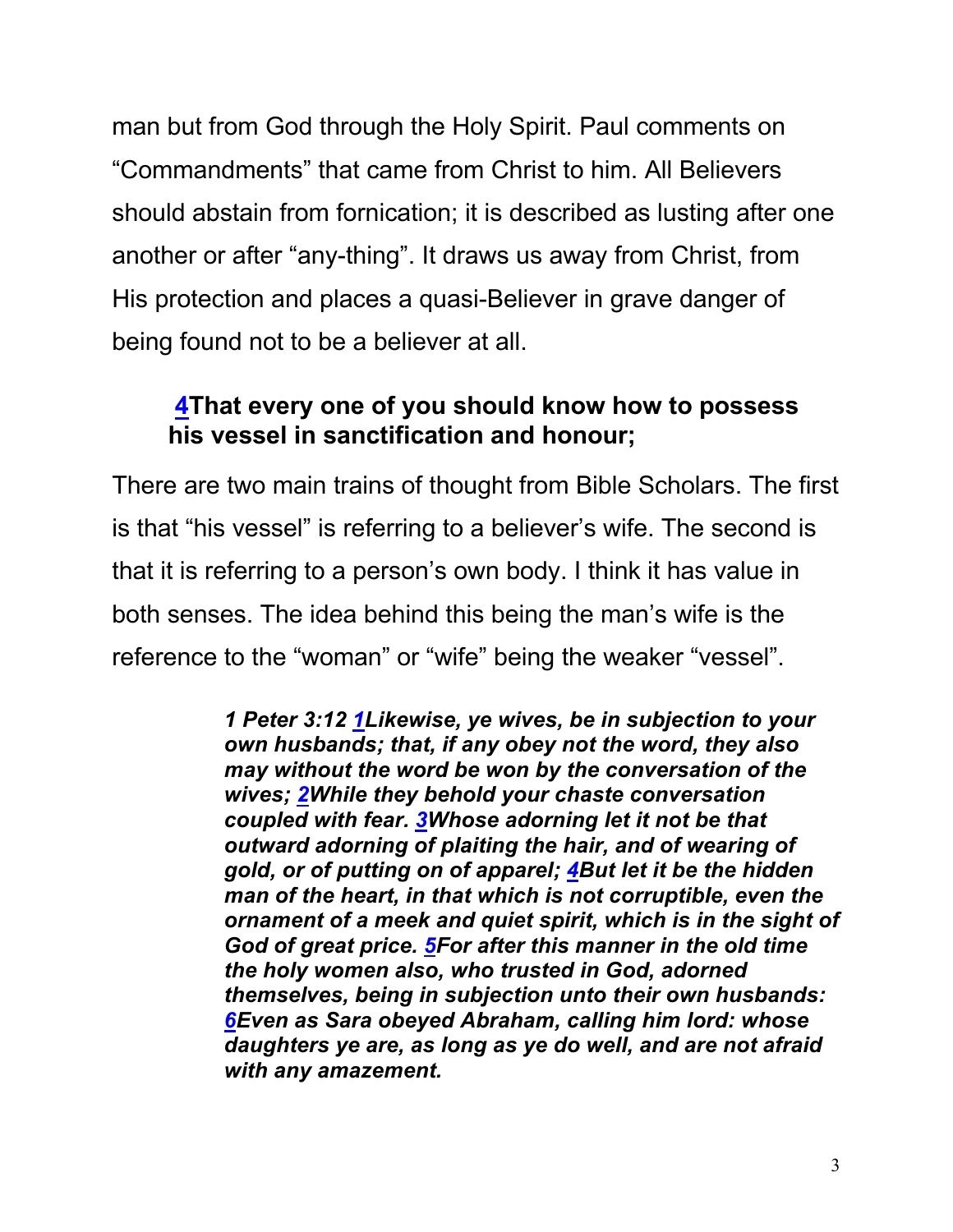*7Likewise, ye husbands, dwell with them according to knowledge, giving honour unto the wife, as unto the weaker vessel, and as being heirs together of the grace of life; that your prayers be not hindered.*

*8Finally, be ye all of one mind, having compassion one of another, love as brethren, be pitiful, be courteous: 9Not rendering evil for evil, or railing for railing: but contrariwise blessing; knowing that ye are thereunto called, that ye should inherit a blessing.*

*10For he that will love life, and see good days, let him refrain his tongue from evil, and his lips that they speak no guile:*

*11Let him eschew evil, and do good; let him seek peace, and ensue it.*

*12For the eyes of the Lord are over the righteous, and his ears are open unto their prayers: but the face of the Lord is against them that do evil.*

*13And who is he that will harm you, if ye be followers of that which is good?*

This direction from God to men and women is meant to foster

pure love, not love from lust but love from Godly Love.

#### **5Not in the lust of concupiscence, even as the Gentiles which know not God:**

# **con•cu•pis•cence kŏn-kyoo͞′pĭ-səns**

- n. A strong desire, especially sexual desire; lust.
- n. Improper or illicit desire; sensual appetite; especially, lustful desire or feeling; sensuality; lust.
- n. Strong desire in general; appetite. More at Wordnik from The American Heritage® Dictionary of the English Language, 5th Edition.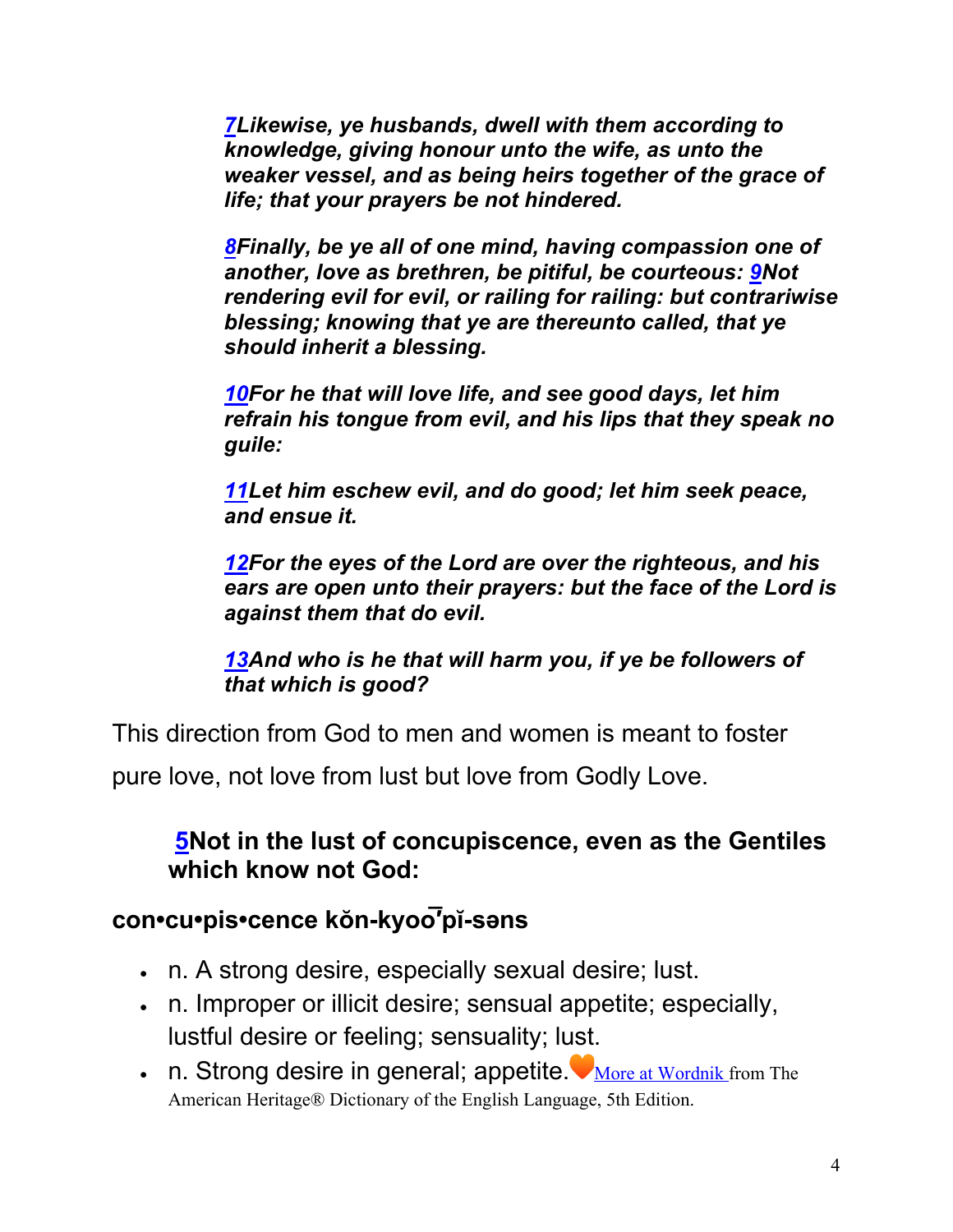There appears to be a connection between not knowing God and this lust or appetite for illicit things. Most of us have struggled with this problem as it is one of satan's most potent weapons against man and woman. It is predicated on the idea of separating men and women from God. When we allow the flesh to walk in lust we are walking alone and not with Christ. Jesus said He would never forsake us; but we can forsake Him.

The next verse does not seem to specifically state adultery but it is likely the same vein as the previous verses. When is speaks of "defraud his brother" it is speaking of adultery with another man's wife? God is extremely sensitive to this idea of covenant breaking due to being victimized by His own Bride Israel. God has no tolerance for this type of actions.

**6That no** *man* **go beyond and defraud his brother in** *any* **matter: because that the Lord** *is* **the avenger of all such, as we also have forewarned you and testified. 7For God hath not called us unto uncleanness, but unto holiness. 8He therefore that despiseth, despiseth not man, but God, who hath also given unto us his holy Spirit.**

It is obvious that defrauding can take on many other aspects; it is generally the idea of taking something that is not yours to have. This idea is not only for Christians it is for the moral idea for the entire world; but is emphasized directly to Believers. Whether it be another man's wife or another woman's husband or anything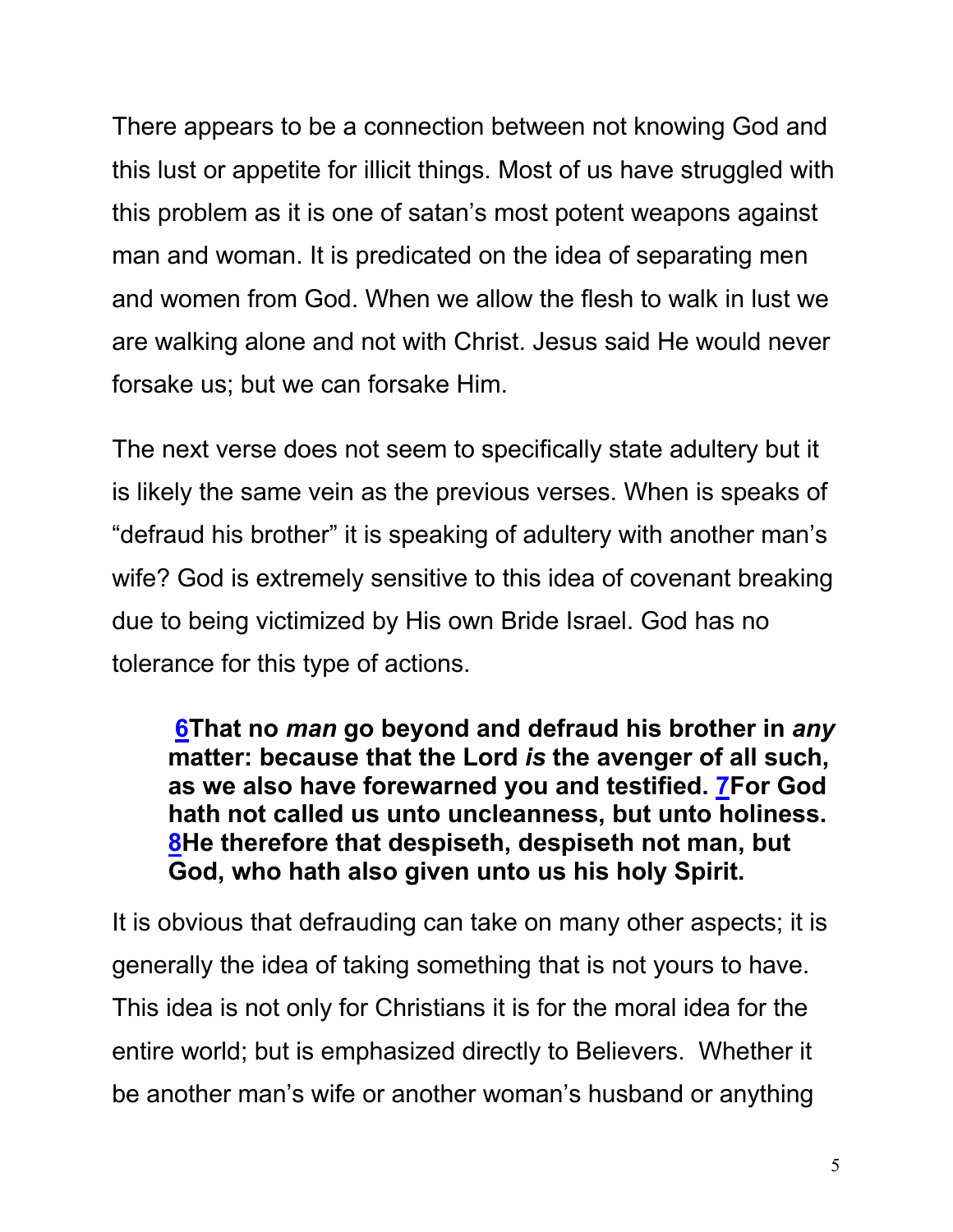that belongs to someone else; we are not defraud our brothers and sisters in Christ. As a side note it does not give Christians license to defraud non-Christians, it is part of our moral compass granted by the Holy Spirit.

#### **9But as touching brotherly love ye need not that I write unto you: for ye yourselves are taught of God to love one another.**

In the broadest sense, brotherly love is not constrained by whether or not another person is a believer, if that were so then we would have no desire to reach out to an unsaved man, woman or child. We would just let them die in their sin. We are commanded to take the Good News to the entire world; all flesh needs to hear the Good News. That is done from Love, God's Love flowing through us. This bond between Believers is a special bond and requires special attention that we not violate our trust with one another as the unsaved might do.

#### **10And indeed ye do it toward all the brethren which are in all Macedonia: but we beseech you, brethren, that ye increase more and more;**

Paul is encouraging these believers in Thessalonica to expand their outreach to those in Macedonia and beyond.

Paul is apparently familiar with those who are "busy bodies". We have all seen folks like this, always sticking their noses into other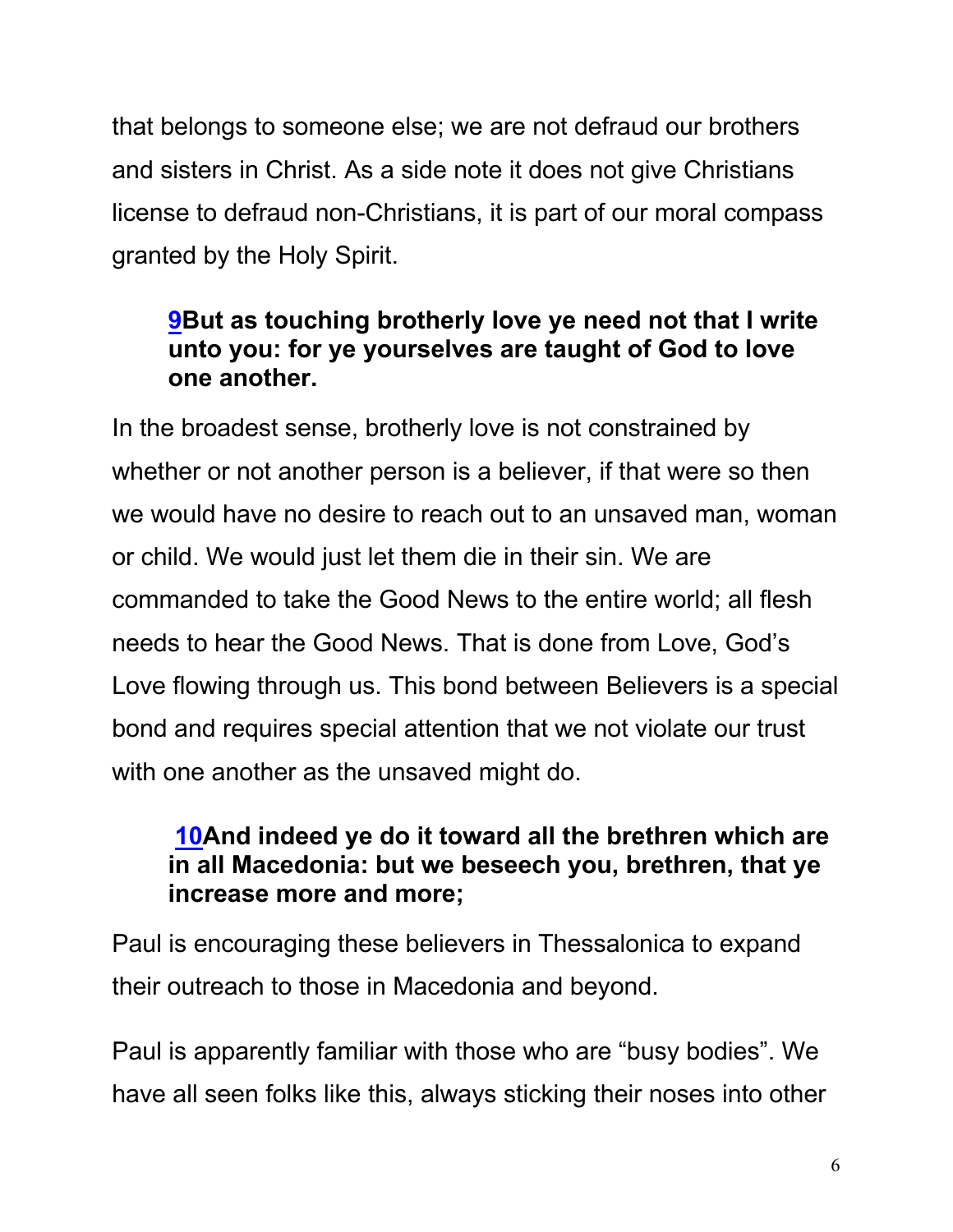people's business and gossiping about them to other people. Paul has clear direction from God that this is a significant problem and sin. If we find ourselves caught up in this sin, we need to repent and ask God to cleanse us and operate in a quiet and contrite spirit.

#### **11And that ye study to be quiet, and to do your own business, and to work with your own hands, as we commanded you; 12That ye may walk honestly toward them that are without, and** *that* **ye may have lack of nothing.**

As believers people watch everything we say and do. If we are allowing our nature to be ungodly toward others, then those whom we associate with will see our hypocrisy and reject the very thing we want them to see and that is God's Love. We are God's representative here on earth to our family, friends, neighbors and the world at large. If we let down our guard for a moment and speak ill of other believers or neighbors or family then we are operating outside of God's Will in our lives. Repent!

We are told here to study to be quiet, to mind your own business and to be a diligent worker for your own needs.

## **The Return of the Lord**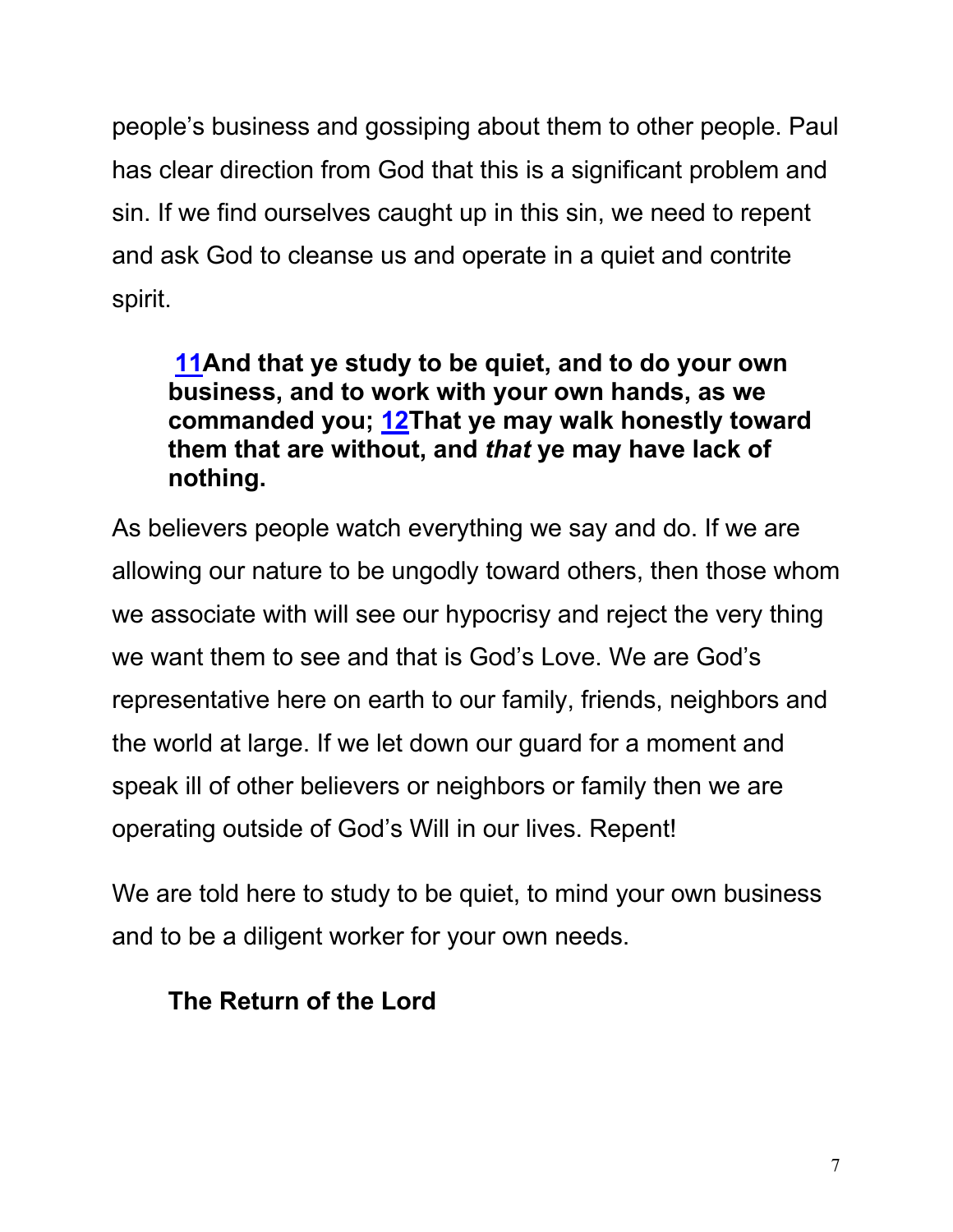#### **13But I would not have you to be ignorant, brethren, concerning them which are asleep, that ye sorrow not, even as others which have no hope.**

*Strong's Exhaustive Concordance sleep, fall asleep, die*

*From keimai; to put to sleep, i.e. (passively or reflexively) to slumber; figuratively, to decease -- (be a-, fall a-, fall on) sleep, be dead.* 

#### *see GREEK keimai*

We have several hints here that this word "asleep" can mean just taking a nap. But in this context, it is specifically speaking of "dying" or of the "dead". The first hint of context is in vs 13 where it says, "that ye sorrow not". Nobody is sorrowful for someone who is sleeping, this sorrow is for those who have died. The next hint is in the next verse.

#### **14For if we believe that Jesus died and rose again, even so them also which sleep in Jesus will God bring with him.**

We find this "sleep" as the same word from vs 13 which in this context is directly referred to as "died". The obvious subject being addressed to the those in Thessalonica is that they should not grieve or sorrow for those who have died. This is in direct response to a question they had sent to Paul with Timothy. Paul is presenting a knew doctrine for new believers. It is based on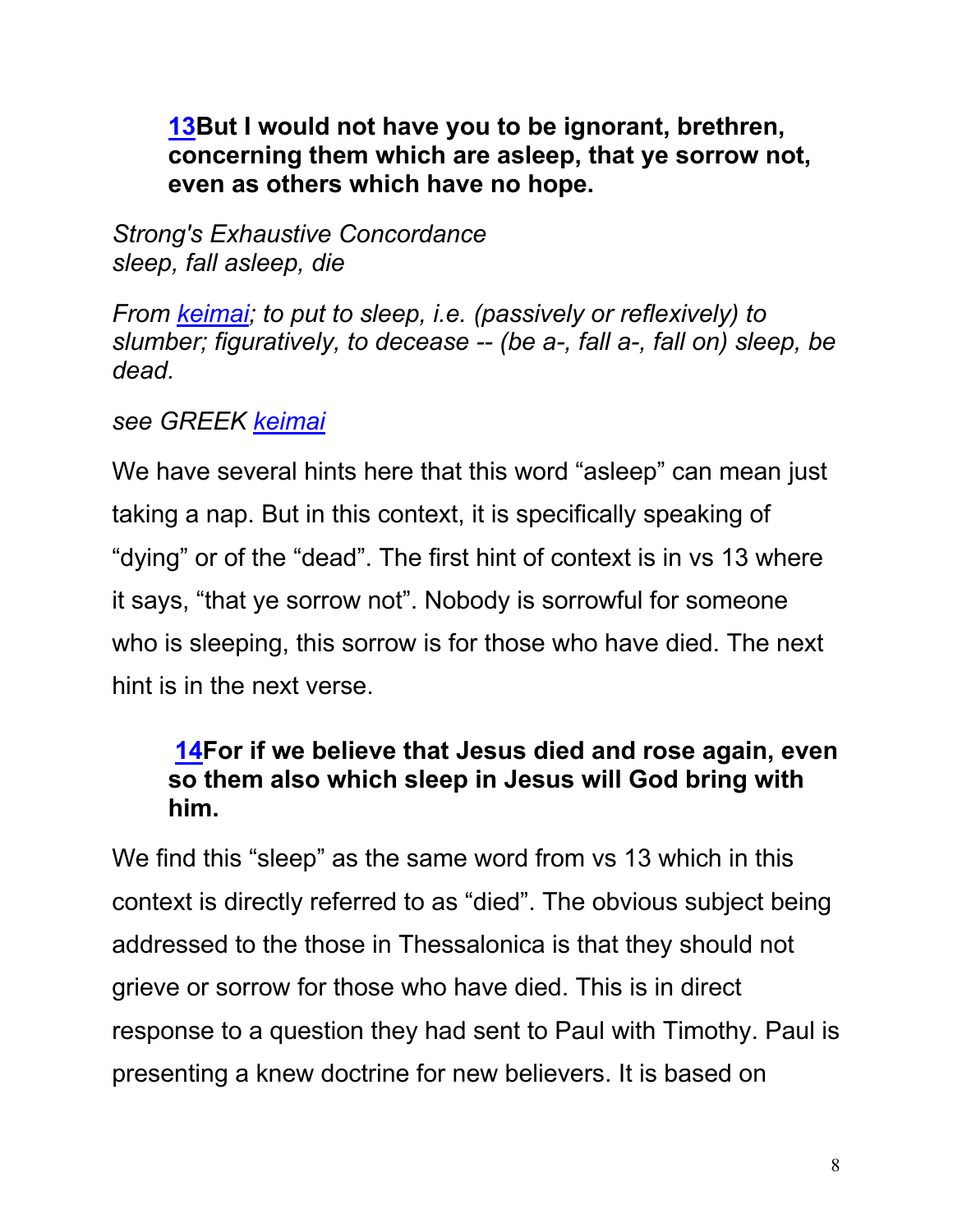specifically what Paul was told by God to write and also based on Paul's personal contact with Jesus the Messiah on Paul's trip to Damascus.

This is the crux of the question from Thessalonica, will those who die and believe in Jesus live again. The precise answer from God through Paul uses Jesus as the example that we as believers can all hold onto as a Biblical doctrine and truth.

We will find in a following verse how Christ will come from heaven to just above the earth "in the clouds" with a shout. In verse 14 God declares that Jesus will bring with Him those believers who have already died. Meaning their spirits that had left their body at death and gone to be with Christ awaiting this moment or reunion with the body buried in the earth.

#### **15For this we say unto you by the word of the Lord, that we which are alive** *and* **remain unto the coming of the Lord shall not prevent them which are asleep.**

God through Paul establishes and order of conversion from earthly or fleshly to resurrected bodies. It begins with those in the grave and is given in a reverse order. In vs 15 this doctrine establishes that those that are alive at this moment in time called "the coming of the Lord" shall not "prevent".

The Greek word for "prevent" is: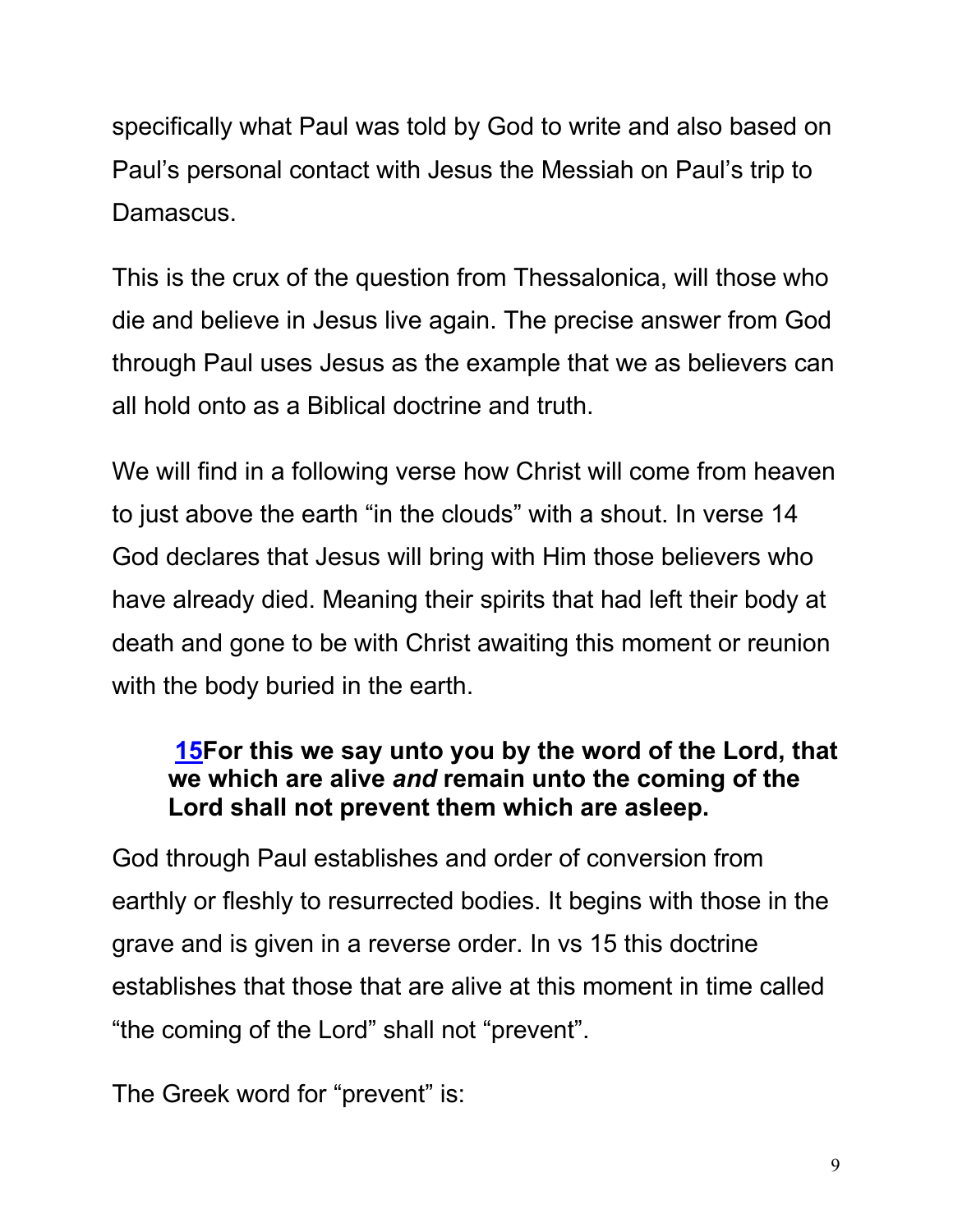*5348 phthánō – properly, precede, arrive ahead of time, i.e. before something which indicates priority in importance or sequence.*

The meaning is that those alive will not come before those which are dead from coming to life first in a new resurrected body. We will learn from other Doctrines that the fleshly body that was laid in the ground will be reunited with the Spirit that previously resided in that body; but at death had gone to be with Christ; the Spirit and the body will then be resurrected by the Power of God to eternal life. When the Spirit and resurrected body reunite it will likely have some fascinating abilities, far beyond what we can imagine.

The following verses now present the first element of the resurrection and in fact will be the beginning of the Rapture.

#### **16For the Lord himself shall descend from heaven with a shout, with the voice of the archangel, and with the trump of God: and the dead in Christ shall rise first:**

"the Lord Himself" Jesus will descend from "heaven"

Transliteration: ouranos Phonetic Spelling: (oo-ran-os') Definition: heaven Usage: heaven, (a) the visible heavens: the atmosphere, the sky, the starry heavens, (b) the spiritual heavens.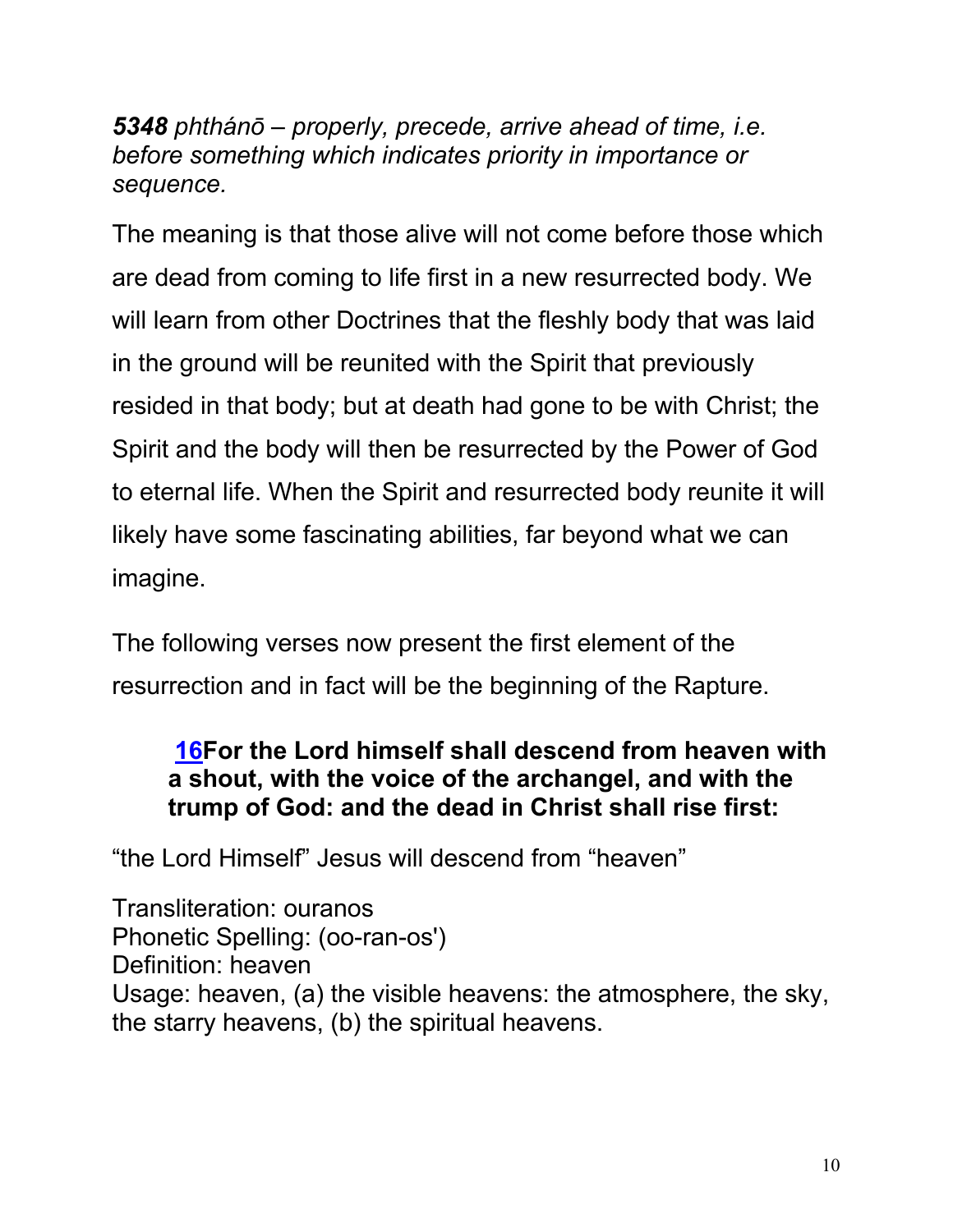We often think of heaven as God's abode, but we are not told where it is. The heaven referred to here is the word "Ouranos" meaning the visible heavens or stary skies above us. Due to no clear indication of where "heaven" is it might be just another dimension that is unseen and really quite close to us. In any case Jesus makes His approach to earth from the sky; ostensibly so all can see Him.

There is a shout that accompanies or precedes His descent toward the earth but He does not touch the earth at this time.

Along with this shout is the voice of Michael the Archangel and the "Trump" or Trumpet of God. Archangel means "chief" angel and he is also God's military Angle commanding the forces of Heaven at God's direction.

*4536 sálpigks – "properly, a war-trumpet" (WS, 797) that boldly announces God's victory (the vanquishing of His enemies).*

*In the OT, trumpets were used to called God's people to war, and to announce victory wrought by Him. That is, a military clarion that proclaimed the Lord inspired and empowered the victory on behalf of His people.*

*["The trumpet was the signal employed to call the hosts of Israel to march as to war, and is common in prophetic imagery (Is 27:13). Cf. The seventh angel (Rev 11:15)" (WP, 1, 193).*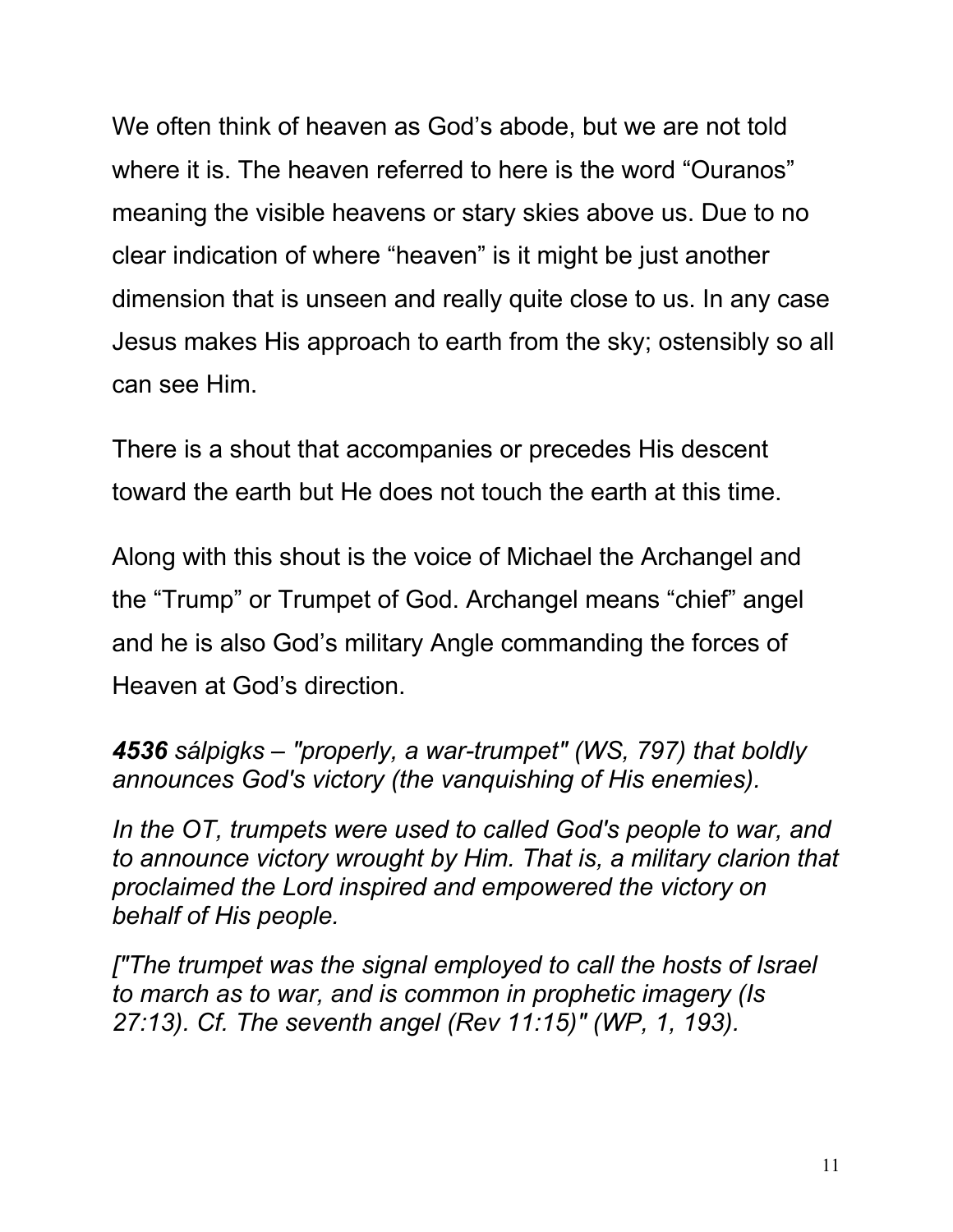*Trumpets in the OT summoned God's saints for His righteous wars (Nu 10:9; Jer 4:19; Joel 2:1). See also Lev 23:24,25; Nu 10:2-10; Ps 81:3.]*

So why the military angels for this event? We are not told specifically but it likely represents a show of force on Jesus' part to let the inhabitants of earth know that play time is over. From this moment on, God's wrath begins to be poured out on mankind and the earth as never before and will never be again. The Church not churches plural made by man, but THE CHURCH that Jesus built the one made up of only believers; no Baptist, no Pentecostals, no Catholics, no Hindus, no Muslims, certainly no Methodists, but only BELIEVERS in Jesus Christ as Lord and Savior.

#### **17Then we which are alive** *and* **remain shall be caught up together with them in the clouds, to meet the Lord in the air: and so shall we ever be with the Lord.**

The priority of those who were in the grave seems fitting as they have waited with Christ knowing this day would come that they would receive a body like His, as well as reuniting with those they had left behind. Those that are alive will be caught up receiving their resurrected bodies instantly at that moment. It is fitting that the dead should be first to receive their resurrected bodies so when they see their loved ones, they are both in a condition of eternal bodies. This declaration by Christ that we will be with Him